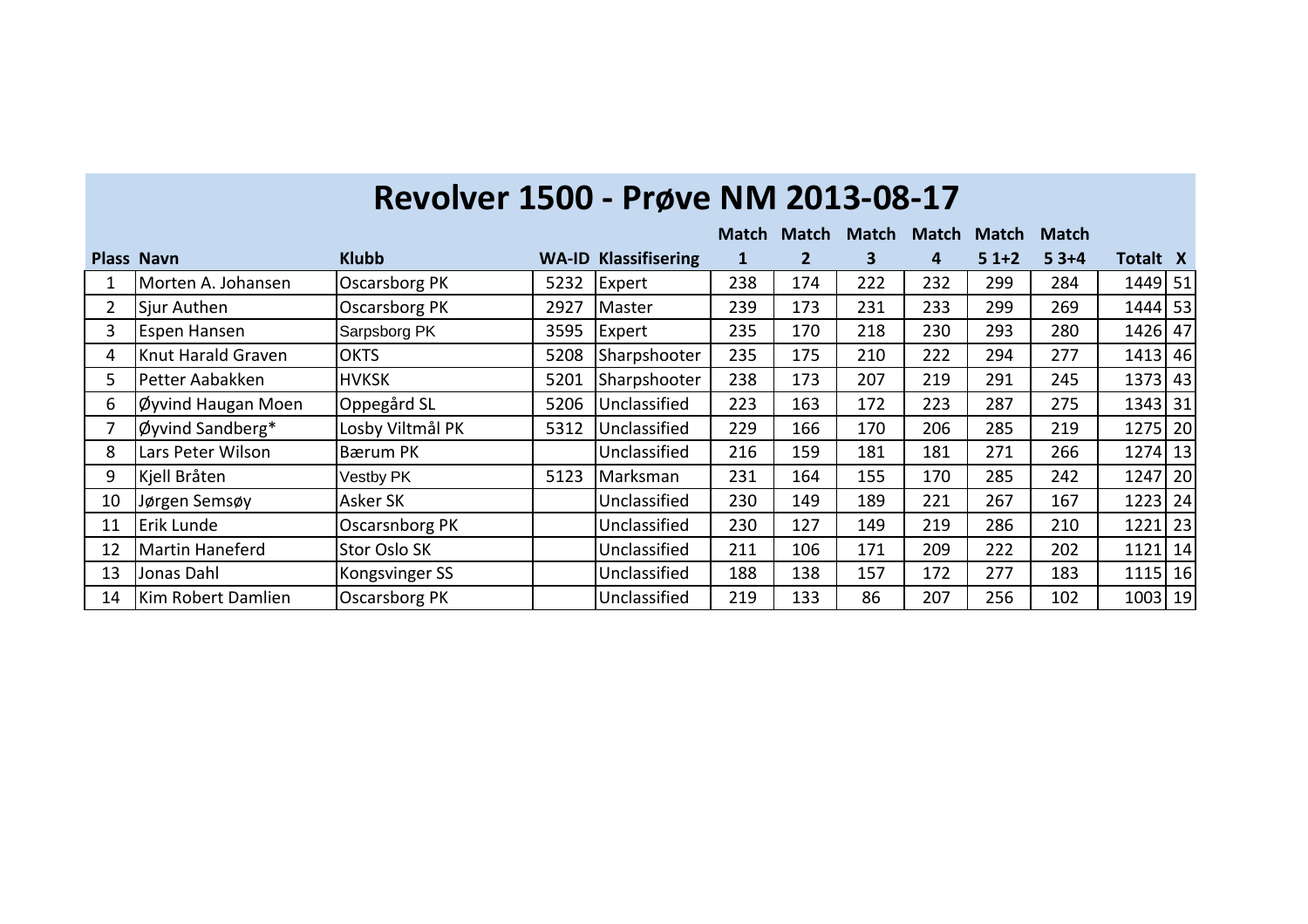|                |                         |                      |      |                             | <b>Match</b> | <b>Match</b>   | <b>Match</b> | <b>Match</b> | <b>Match</b> | <b>Match</b> |          |  |
|----------------|-------------------------|----------------------|------|-----------------------------|--------------|----------------|--------------|--------------|--------------|--------------|----------|--|
|                | <b>Plass Navn</b>       | <b>Klubb</b>         |      | <b>WA-ID Klassifisering</b> | 1            | $\overline{2}$ | 3            | 4            | $51+2$       | $53+4$       | Totalt X |  |
|                | Haakon F. Hegstad       | Oscarsborg PK        | 2926 | <b>High Master</b>          | 239          | 179            | 236          | 237          | 299          | 284          | 1474 75  |  |
| $\overline{2}$ | Christian Hegstad       | <b>Oscarsborg PK</b> | 2925 | <b>High Master</b>          | 239          | 176            | 222          | 230          | 298          | 267          | 1432 69  |  |
| $\overline{3}$ | Tom Erik Landberg       | Oppegård SL          | 5202 | Sharpshooter                | 235          | 173            | 215          | 231          | 291          | 271          | 1416 48  |  |
| 4              | Morten Støen            | <b>Bærum PK</b>      |      | Unclassified                | 239          | 167            | 206          | 232          | 294          | 273          | 1411 40  |  |
| 5              | Finn Cato Hansen        | Bærum PK             |      | Unclassified                | 234          | 170            | 220          | 230          | 294          | 259          | 1407 35  |  |
| 6              | Øivind Johnsen          | Oppegård SL          | 5121 | Expert                      | 238          | 176            | 216          | 226          | 294          | 257          | 1407 33  |  |
|                | Morten A. Johansen      | <b>Oscarsborg PK</b> | 5232 | Expert                      | 237          | 172            | 198          | 224          | 294          | 274          | 1399 41  |  |
| 8              | Øyvind Sandberg         | LOP PK               | 5312 | Sharpshooter                | 232          | 170            | 193          | 226          | 291          | 252          | 1364 38  |  |
| 9              | Magnus Frydenlund       | Oppegård SL          |      | Unclassified                | 234          | 170            | 178          | 210          | 283          | 229          | 1304 18  |  |
| 10             | <b>Nils Vines</b>       | Bærum PK             |      | Unclassified                | 239          | 152            | 176          | 213          | 296          | 216          | 1292 40  |  |
| 11             | Knut Ø Bilden           | LOP PK               | 5234 | Marksman                    | 237          | 149            | 187          | 228          | 260          | 199          | 1260 38  |  |
| 12             | <b>Rune Finstad</b>     | <b>OKTS</b>          | 5211 | Marksman                    | 235          | 154            | 136          | 221          | 279          | 183          | 1208 31  |  |
| 13             | <b>Richard Rogan</b>    | Rygge PK             | 5138 | Unclassified                | 233          | 151            | 128          | 210          | 270          | 216          | 1208 17  |  |
| 14             | Morten Holum            | Moss PK              | 5035 | Marksman                    | 227          | 140            | 91           | 209          | 274          | 209          | 1150 21  |  |
| 15             | Jørgen Semsøy           | Asker SK             |      | Unclassified                | 233          | 139            | 125          | 218          | 238          | 181          | 1134 26  |  |
| 16             | Kim Robert Damlien      | Oscarsborg PK        |      | Unclassified                | 233          | 87             | 101          | 208          | 274          | 166          | 1069 21  |  |
| 17             | Lars Peter Wilson       | Bærum PK             |      | Unclassified                | 236          | 172            | 167          | 227          | 158          | $\Omega$     | $960$ 28 |  |
| 18             | Kjell Jørund Johannesen | <b>OKTS</b>          |      | Unclassified                | 223          | 114            | 81           | 197          | 201          | 128          | 944 13   |  |

## **Pistol 1500 - Prøve NM 2013-08-17**